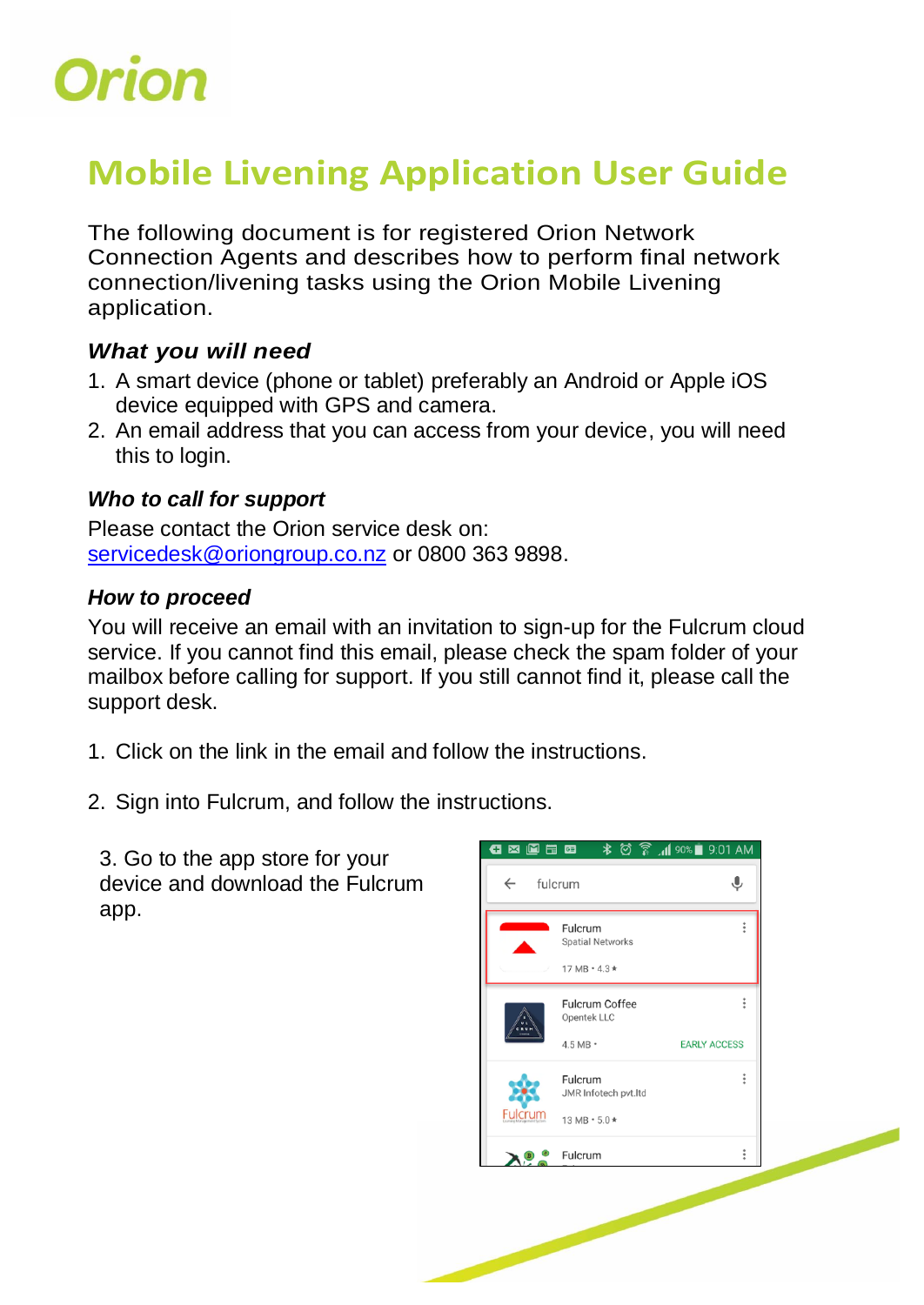4. Open the Fulcrum app and login using the username and password from step 2.

|                        | <b>¤ □ □ □</b> ★ ⑦ ͡ ,1189% ■ 9:04 AM |  |  |  |
|------------------------|---------------------------------------|--|--|--|
|                        | fûlcrum<br>mobile location leverage   |  |  |  |
| damien@tiede.co.nz     |                                       |  |  |  |
|                        |                                       |  |  |  |
|                        | <b>LOGIN</b>                          |  |  |  |
| <b>FORGOT PASSWORD</b> |                                       |  |  |  |
| New to Fulcrum?        |                                       |  |  |  |
|                        | <b>CREATE AN ACCOUNT</b>              |  |  |  |

5. If the app asks for access to the device location, select Allow.

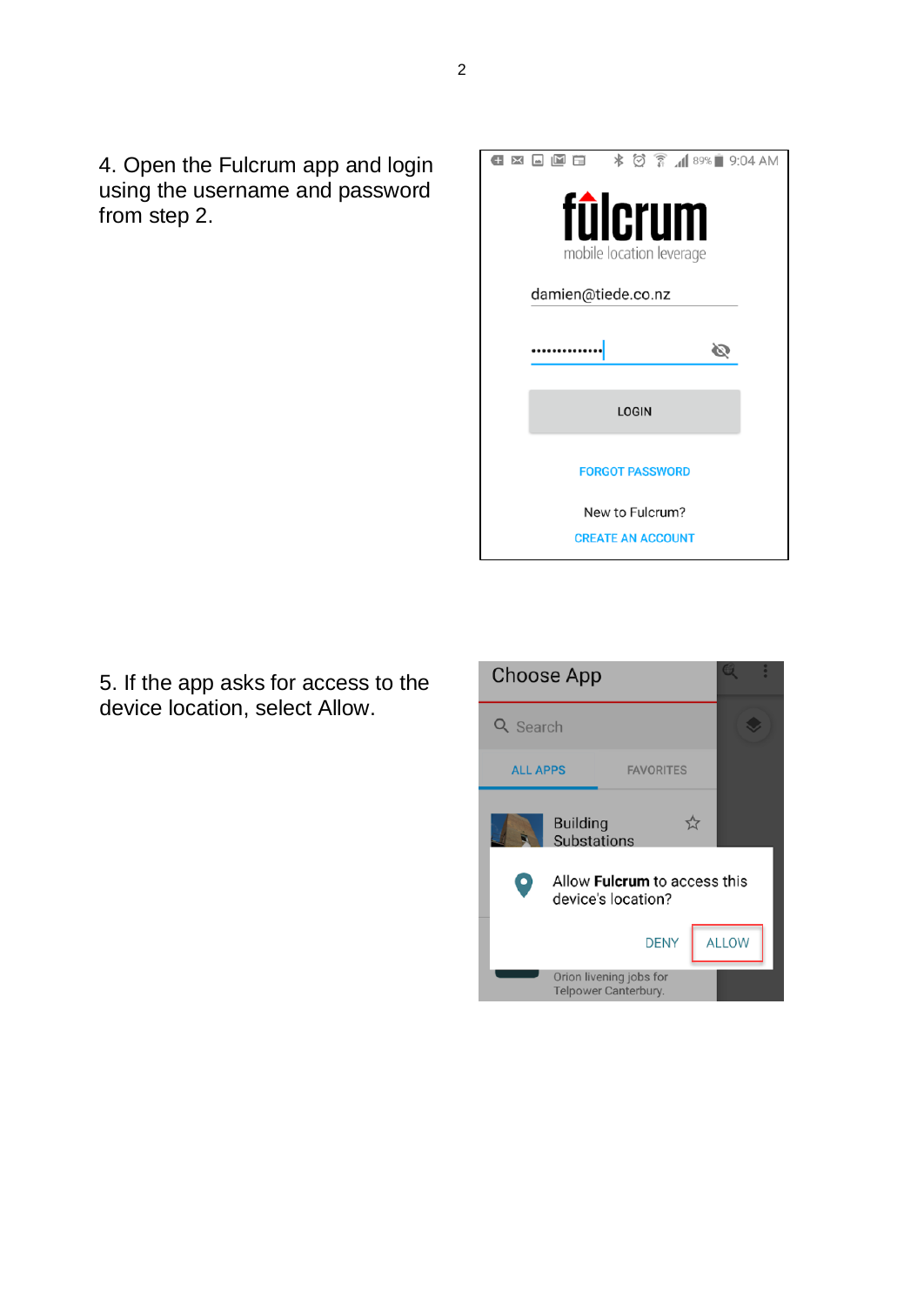6. A map of Canterbury will be displayed. Each pin on the map represents a premise that requires livening.

Click the icon in the top right corner of the map to change to satellite view. If you prefer the map view, use this icon to go back.

The different coloured pins represent different statuses for livening jobs.

- **Pending** ready to be livened.
- **Livened** livening completed.
- **Pending approx** ready to be livened, but Orion could not locate the job precisely. You will need to confirm the location by address.

7. You can view the jobs as a list by clicking the button in the top right corner, and selecting **List View**.



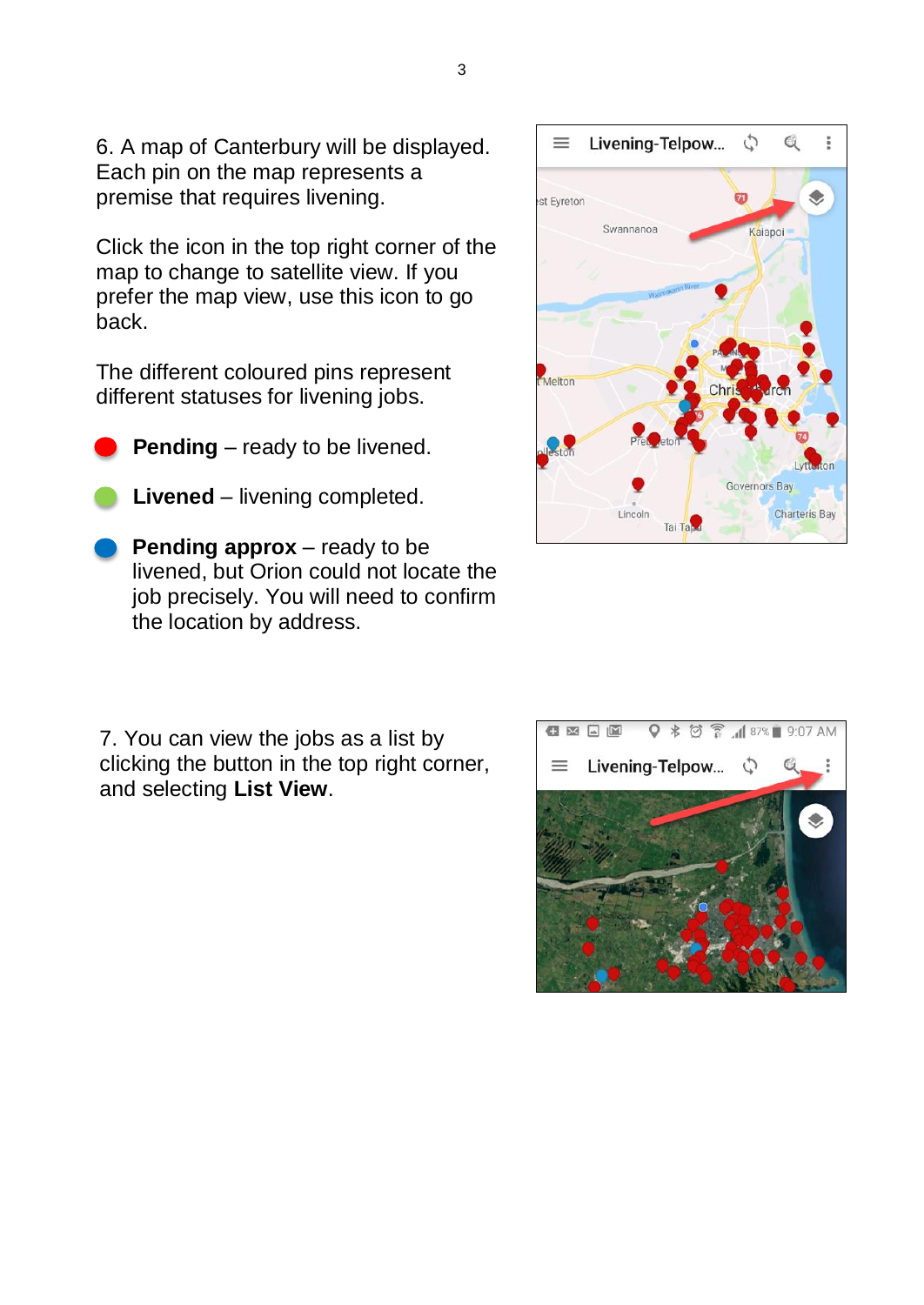8. To filter the list of jobs to display only those assigned to you, click the button in the top right corner of the screen, and click **Record Filter**.



9. Select *your name* from the **Projects** list and click done. The list of livening jobs should now display only those jobs assigned to you.

If your name does not appear in this list, please let us know, so we can fix this. [servicedesk@oriongroup.co.nz](mailto:servicedesk@oriongroup.co.nz)

| <b>Record Filter Settings</b>                                              |  |  |  |  |
|----------------------------------------------------------------------------|--|--|--|--|
|                                                                            |  |  |  |  |
| Select which records you would like to<br>view by using the filters below. |  |  |  |  |
|                                                                            |  |  |  |  |
| Projects                                                                   |  |  |  |  |
|                                                                            |  |  |  |  |
| Damo Tiede                                                                 |  |  |  |  |
| Status                                                                     |  |  |  |  |
| $\blacksquare$ Pending                                                     |  |  |  |  |
| Livened                                                                    |  |  |  |  |
| <b>Pending Approx</b>                                                      |  |  |  |  |
|                                                                            |  |  |  |  |
| <b>RESET FILTER</b><br>DONF                                                |  |  |  |  |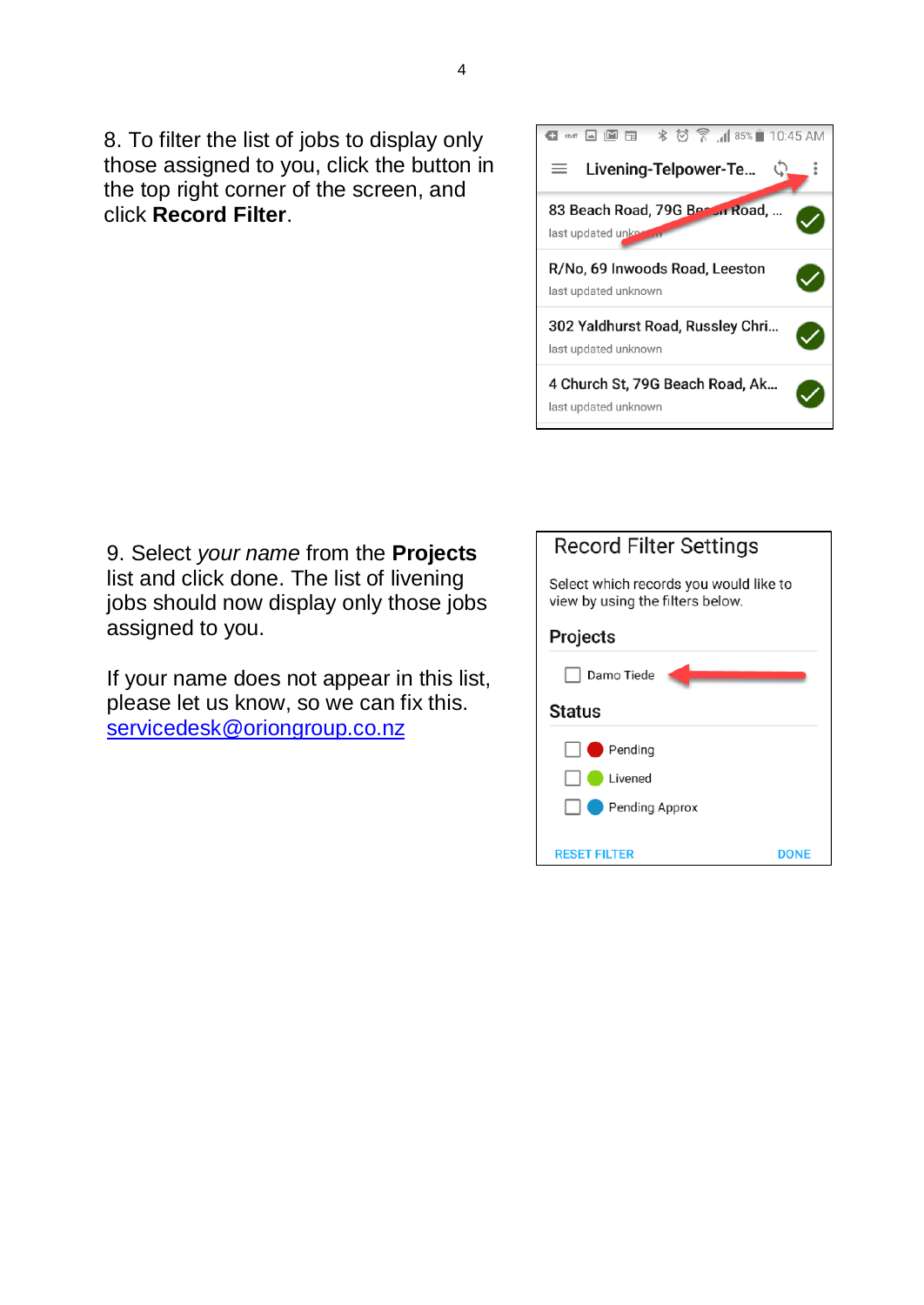10. Select the first item in the list to open the livening job form. You will need to confirm that the site is safe before continuing.

Once you have confirmed and clicked **YES**, the rest of the form will be revealed.

|                                                     | $\heartsuit$ $\frac{1}{8}$ $\frac{1}{8}$ $\frac{1}{11}$ 72% $\frac{1}{8}$ 4:35 PM |  |  |  |  |
|-----------------------------------------------------|-----------------------------------------------------------------------------------|--|--|--|--|
| Livening-Telpower- $\checkmark$<br>PDF              |                                                                                   |  |  |  |  |
| ∗<br>Address                                        |                                                                                   |  |  |  |  |
| 7 slalom place, castle hill village                 |                                                                                   |  |  |  |  |
| I have checked the site is safe to wor <b>X</b> ird |                                                                                   |  |  |  |  |
| <b>YES</b>                                          | <b>NO</b>                                                                         |  |  |  |  |
| Job detail                                          |                                                                                   |  |  |  |  |
|                                                     |                                                                                   |  |  |  |  |
| <b>ES Number</b>                                    |                                                                                   |  |  |  |  |

11. Fill in the details for the livening job.

Required fields are marked with an asterisk.

If you would like to notify Orion immediately about a particular livening job, put a descriptive comment in the **Notes** field, then select **YES** for the **Alert Orion immediately** prompt.

When you have finished filling in the form, and taking appropriate photographic documentation, click the tick sign on the top of the form to submit.

| Livening-Telpower-<br>PDF                                         |                |  |  |  |
|-------------------------------------------------------------------|----------------|--|--|--|
| Meter Installed ?<br>∗                                            |                |  |  |  |
| <b>YES</b>                                                        | <b>NO</b>      |  |  |  |
| Network connection date<br>x<br>21 November 2018                  |                |  |  |  |
| Notes<br>There is a safety hazard at this address.<br>See photos. |                |  |  |  |
| Alert Orion immediately regarding the<br>notes above?             |                |  |  |  |
| <b>YES</b>                                                        | N <sub>O</sub> |  |  |  |